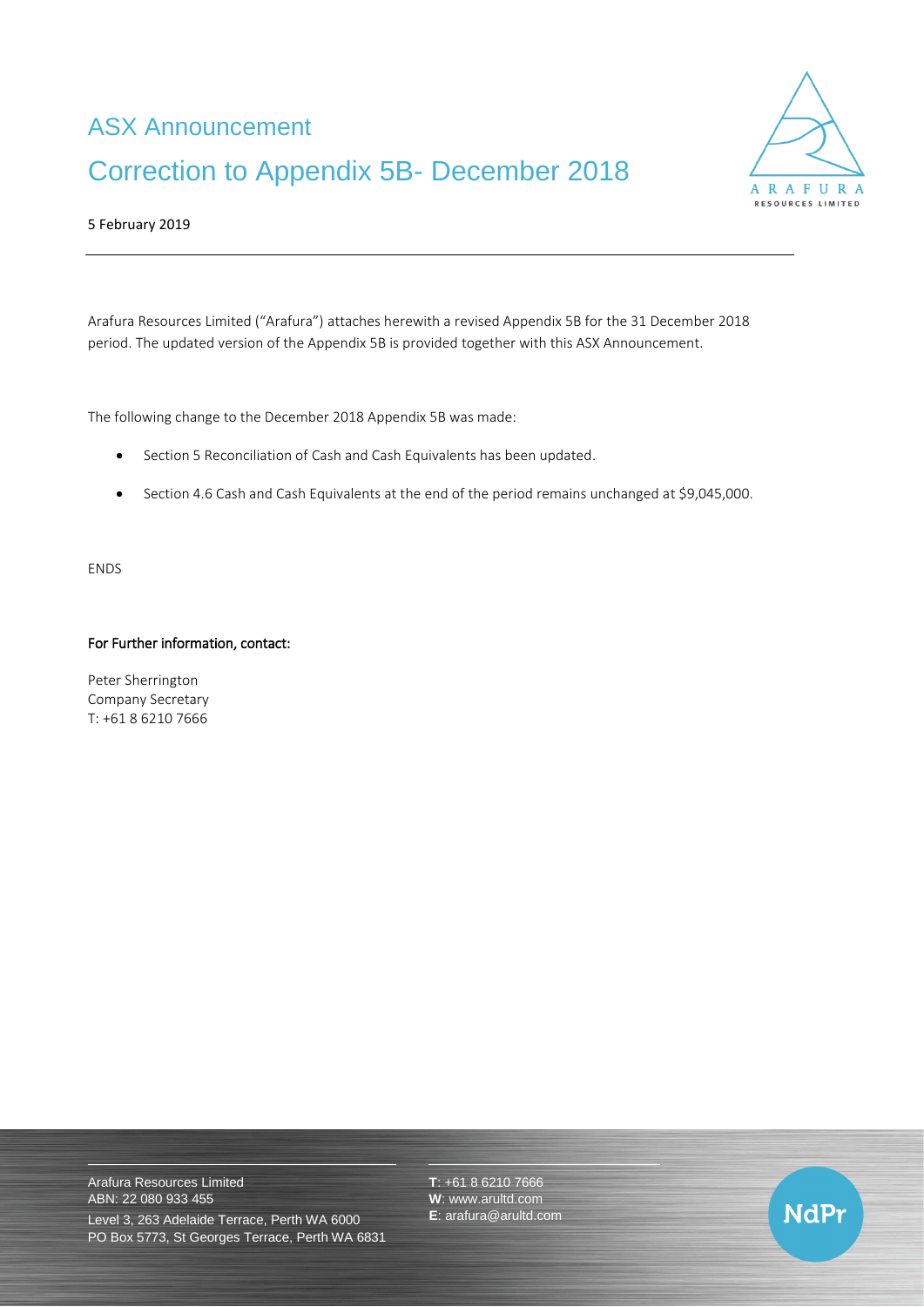

# Appendix 5B

# **Mining exploration entity and oil and gas exploration entity quarterly report**

Introduced 01/07/96 Origin Appendix 8 Amended 01/07/97, 01/07/98, 30/09/01, 01/06/10, 17/12/10, 01/05/13, 01/09/16

| Name of entity        |                                   |
|-----------------------|-----------------------------------|
| Arafura Resources Ltd |                                   |
| ABN                   | Quarter ended ("current quarter") |
| 22 080 933 455        | 31 December 2018                  |
|                       |                                   |

| <b>Consolidated statement of cash flows</b> |                                                   | <b>Current quarter</b><br>\$A'000 | Year to date (6<br>months)<br>\$A'000 |
|---------------------------------------------|---------------------------------------------------|-----------------------------------|---------------------------------------|
| 1.                                          | Cash flows from operating activities              |                                   |                                       |
| 1.1                                         | Receipts from customers                           |                                   |                                       |
| 1.2                                         | Payments for                                      |                                   |                                       |
|                                             | (a) exploration & evaluation                      | (3,866)                           | (6,652)                               |
|                                             | development<br>(b)                                |                                   |                                       |
|                                             | production<br>(c)                                 |                                   |                                       |
|                                             | staff costs<br>(d)                                | (412)                             | (829)                                 |
|                                             | (e) administration and corporate costs            | (603)                             | (1,226)                               |
| 1.3                                         | Dividends received (see note 3)                   |                                   |                                       |
| 1.4                                         | Interest received                                 | 31                                | 83                                    |
| 1.5                                         | Interest and other costs of finance paid          | (2)                               | (3)                                   |
| 1.6                                         | Income taxes paid                                 |                                   |                                       |
| 1.7                                         | R&D refund - Non Capitalised Portion              | 446                               | 446                                   |
| 1.8                                         | Other (provide details if material)               |                                   |                                       |
| 1.9                                         | Net cash from / (used in) operating<br>activities | (4, 406)                          | (8, 181)                              |
| 2.                                          | Cash flows from investing activities              |                                   |                                       |
| 2.1                                         | Payments to acquire:                              |                                   |                                       |
|                                             | (a) property, plant and equipment                 |                                   | (4)                                   |
|                                             | (b)<br>tenements (see item 10)                    |                                   |                                       |
|                                             | investments<br>(c)                                |                                   |                                       |
|                                             | (d)<br>other non-current assets                   |                                   |                                       |
| 2.2                                         | Proceeds from the disposal of:                    |                                   |                                       |
|                                             | (a) property, plant and equipment                 |                                   |                                       |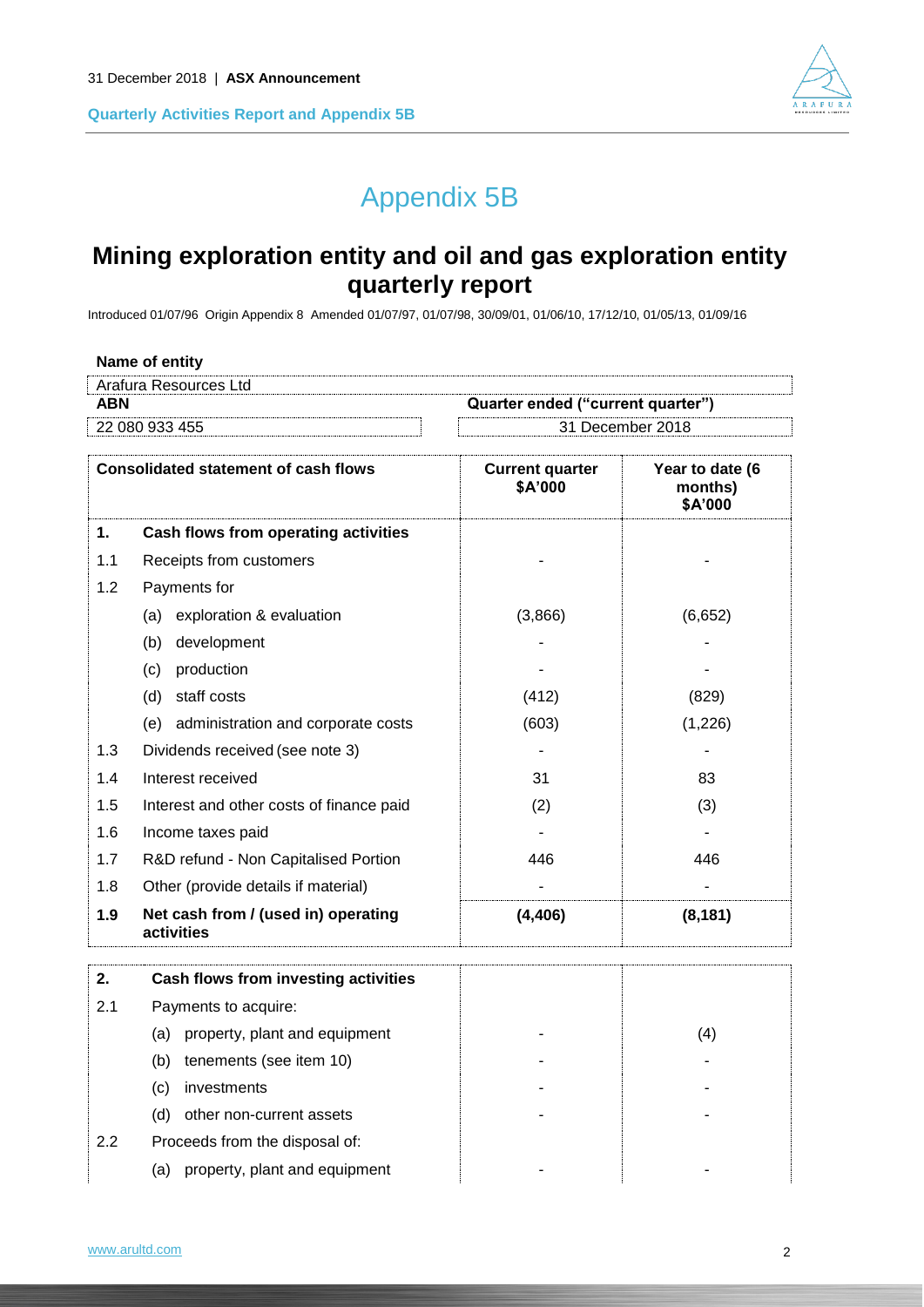

|     | <b>Consolidated statement of cash flows</b>               | <b>Current quarter</b><br>\$A'000 | Year to date (6<br>months)<br>\$A'000 |
|-----|-----------------------------------------------------------|-----------------------------------|---------------------------------------|
|     | (b)<br>security deposits on tenements (see<br>item $10$ ) |                                   |                                       |
|     | investments<br>(c)                                        |                                   |                                       |
|     | other non-current assets<br>(d)                           |                                   |                                       |
| 2.3 | Cash flows from loans to other entities                   |                                   |                                       |
| 2.4 | Dividends received (see note 3)                           |                                   |                                       |
| 2.5 | Other (R&D Refund – Capitalised Portion)                  | 1,662                             | 1,662                                 |
| 2.6 | Net cash from / (used in) investing<br>activities         | 1,662                             | 1,658                                 |

| 3.   | <b>Cash flows from financing activities</b>                                    |       |       |
|------|--------------------------------------------------------------------------------|-------|-------|
| 3.1  | Proceeds from issues of shares                                                 | 4,040 | 8,347 |
| 3.2  | Proceeds from issue of convertible notes                                       |       |       |
| 3.3  | Proceeds from exercise of share options                                        |       |       |
| 3.4  | Transaction costs related to issues of<br>shares, convertible notes or options | (364) | (653) |
| 3.5  | Proceeds from borrowings                                                       |       |       |
| 3.6  | Repayment of borrowings                                                        |       |       |
| 3.7  | Transaction costs related to loans and<br>borrowings                           |       |       |
| 3.8  | Dividends paid                                                                 |       |       |
| 3.9  | Other (provide details if material)                                            |       |       |
| 3.10 | Net cash from / (used in) financing<br>activities                              | 3,676 | 7,694 |

| 4.  | Net increase / (decrease) in cash and<br>cash equivalents for the period |          |          |
|-----|--------------------------------------------------------------------------|----------|----------|
| 4.1 | Cash and cash equivalents at beginning of<br>period                      | 8,113    | 7.874    |
| 4.2 | Net cash from / (used in) operating<br>activities (item 1.9 above)       | (4, 406) | (8, 181) |
| 4.3 | Net cash from / (used in) investing activities<br>(item 2.6 above)       | 1,662    | 1.658    |
| 4.4 | Net cash from / (used in) financing<br>activities (item 3.10 above)      | 3.676    | 7.694    |
| 4.5 | Effect of movement in exchange rates on<br>cash held                     |          |          |
| 4.6 | Cash and cash equivalents at end of<br>period                            | 9,045    | 9,045    |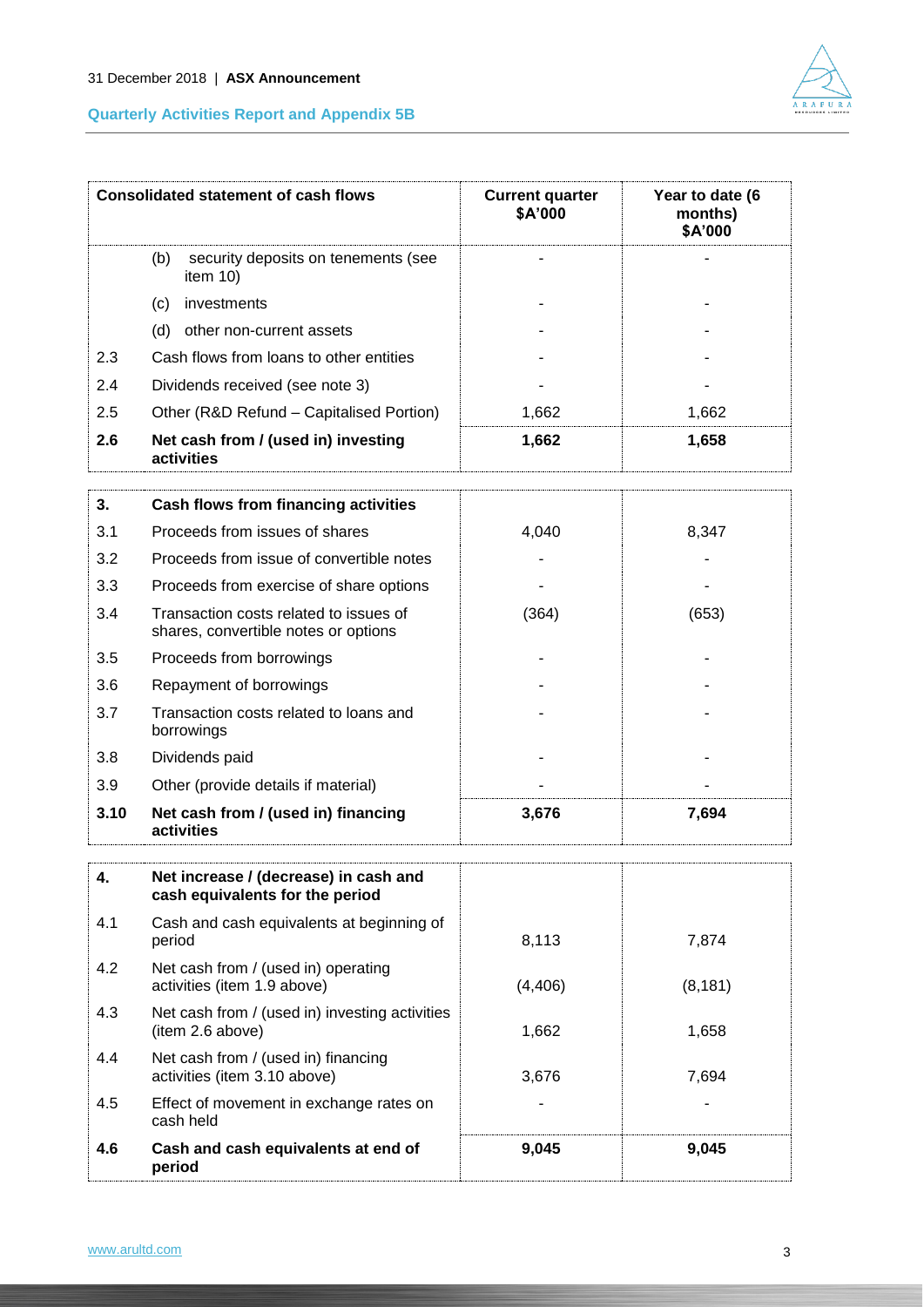| Reconciliation of cash and cash<br>5.<br>equivalents<br>at the end of the quarter (as shown in the<br>consolidated statement of cash flows) to the<br>related items in the accounts |                                                                              | <b>Current quarter</b><br>\$A'000 | <b>Previous quarter</b><br>\$A'000 |  |
|-------------------------------------------------------------------------------------------------------------------------------------------------------------------------------------|------------------------------------------------------------------------------|-----------------------------------|------------------------------------|--|
| 5.1                                                                                                                                                                                 | Bank balances                                                                | 3,045                             | 2,363                              |  |
| 5.2                                                                                                                                                                                 | Call deposits                                                                | 6.000                             | 5.750                              |  |
| 5.3                                                                                                                                                                                 | <b>Bank overdrafts</b>                                                       |                                   |                                    |  |
| 5.4                                                                                                                                                                                 | Other (provide details)                                                      |                                   |                                    |  |
| 5.5                                                                                                                                                                                 | Cash and cash equivalents at end of<br>quarter (should equal item 4.6 above) | 9.045                             | 8,113                              |  |

| 6.  | Payments to directors of the entity and their associates                          | <b>Current quarter</b><br><b>\$A'000</b> |
|-----|-----------------------------------------------------------------------------------|------------------------------------------|
| 6.1 | Aggregate amount of payments to these parties included in item 1.2                | (216)                                    |
| 6.2 | Aggregate amount of cash flow from loans to these parties included<br>in item 2.3 |                                          |

#### 6.3 Include below any explanation necessary to understand the transactions included in items 6.1 and 6.2

Salaries, fees and superannuation of Directors of the Company.

| 7.  | Payments to related entities of the entity and their associates                    | <b>Current quarter</b><br><b>\$A'000</b> |
|-----|------------------------------------------------------------------------------------|------------------------------------------|
| 7.1 | Aggregate amount of payments to these parties included in item 1.2                 | ۰                                        |
| 7.2 | Aggregate amount of cash flow from loans to these parties included<br>in item 2.3  | -                                        |
|     | Include below any explanation necessary to understand the transactions included in |                                          |

#### stand the transa<sup>.</sup> items 7.1 and 7.2

| $N/A$ . |  |
|---------|--|
|         |  |

- **8. Financing facilities available** *Add notes as necessary for an understanding of the position* **Total facility amount at quarter end \$A'000 Amount drawn at quarter end \$A'000** 8.1 Loan facilities 8.2 Credit standby arrangements and the standard standard control of the standard standard control of the standard standard standard standard standard standard standard standard standard standard standard standard standard 8.3 Other (please specify) and the set of the set of the set of the set of the set of the set of the set of the set of the set of the set of the set of the set of the set of the set of the set of the set of the set of the
- 8.4 Include below a description of each facility above, including the lender, interest rate and whether it is secured or unsecured. If any additional facilities have been entered into or are proposed to be entered into after quarter end, include details of those facilities as well.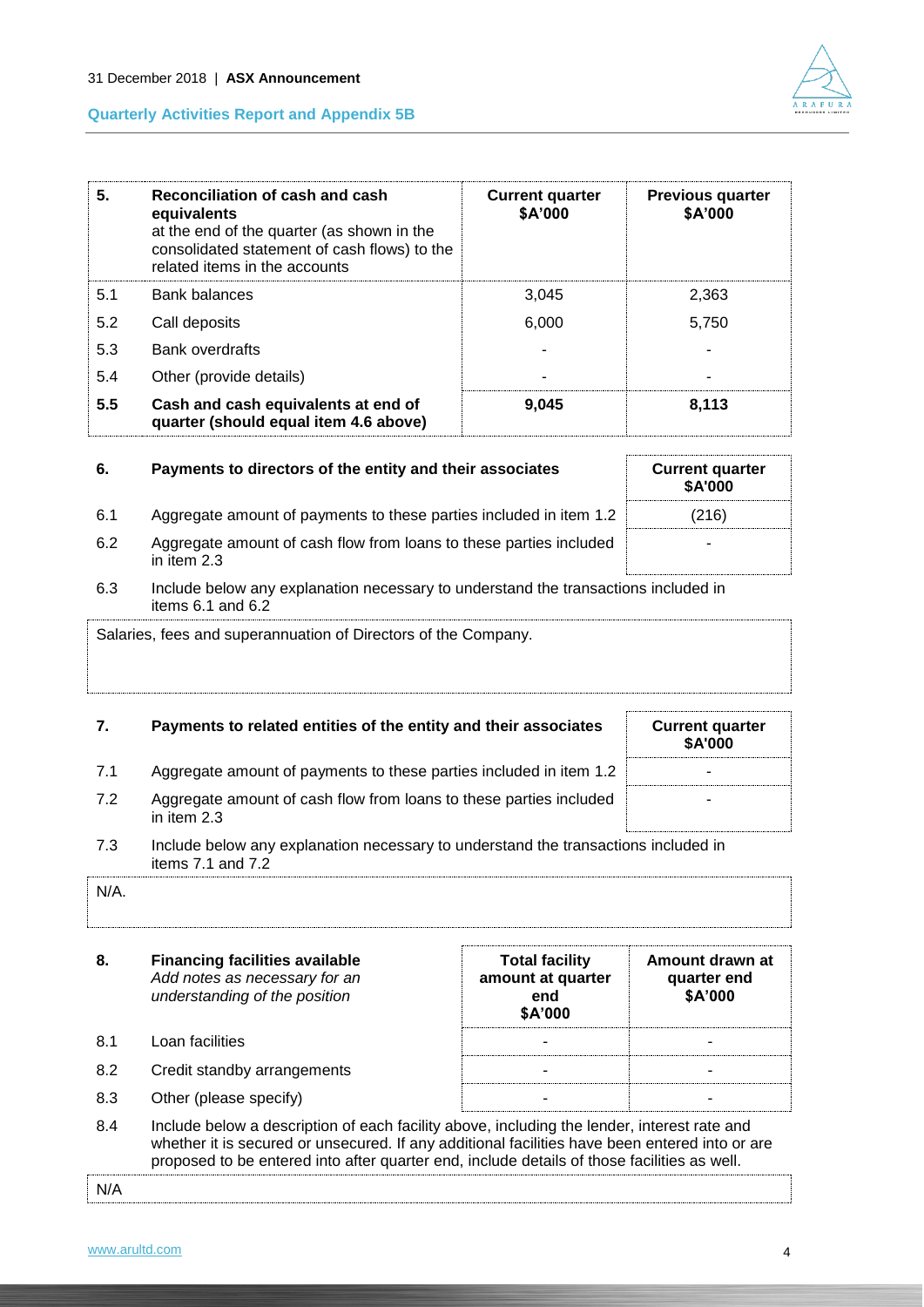

| 9.  | <b>Estimated cash outflows for next quarter</b> | \$A'000 |
|-----|-------------------------------------------------|---------|
| 9.1 | Exploration and evaluation                      | 2,970   |
| 9.2 | Development                                     |         |
| 9.3 | Production                                      |         |
| 9.4 | Staff costs                                     | 400     |
| 9.5 | Administration and corporate costs              | 600     |
| 9.6 | Other (provide details if material)             |         |
| 9.7 | <b>Total estimated cash outflows</b>            | 3.970   |

| 10.  | <b>Changes in</b><br>tenements<br>(items $2.1(b)$ and<br>$2.2(b)$ above)                          | <b>Tenement</b><br>reference<br>and location | Nature of<br>interest | Interest at<br>beginning of<br>quarter | Interest at end<br>of quarter |
|------|---------------------------------------------------------------------------------------------------|----------------------------------------------|-----------------------|----------------------------------------|-------------------------------|
| 10.1 | Interests in mining<br>tenements and<br>petroleum tenements<br>lapsed, relinquished<br>or reduced | See<br>Appendix A<br>below.                  |                       |                                        |                               |
| 10.2 | Interests in mining<br>tenements and<br>petroleum tenements<br>acquired or increased              | See<br>Appendix A<br>Below.                  |                       |                                        |                               |

#### Compliance statement

- 1 This statement has been prepared in accordance with accounting standards and policies which comply with Listing Rule 19.11A.
- 2 This statement gives a true and fair view of the matters disclosed.

P. Mary L.

(Company secretary)

Sign here: ............................................................ Date: 29 January 2019.

Print name: Peter Sherrington

#### **Notes**

- 1. The quarterly report provides a basis for informing the market how the entity's activities have been financed for the past quarter and the effect on its cash position. An entity that wishes to disclose additional information is encouraged to do so, in a note or notes included in or attached to this report.
- 2. If this quarterly report has been prepared in accordance with Australian Accounting Standards, the definitions in, and provisions of, AASB 6: Exploration for and Evaluation of Mineral Resources and AASB 107: Statement of Cash Flows apply to this report. If this quarterly report